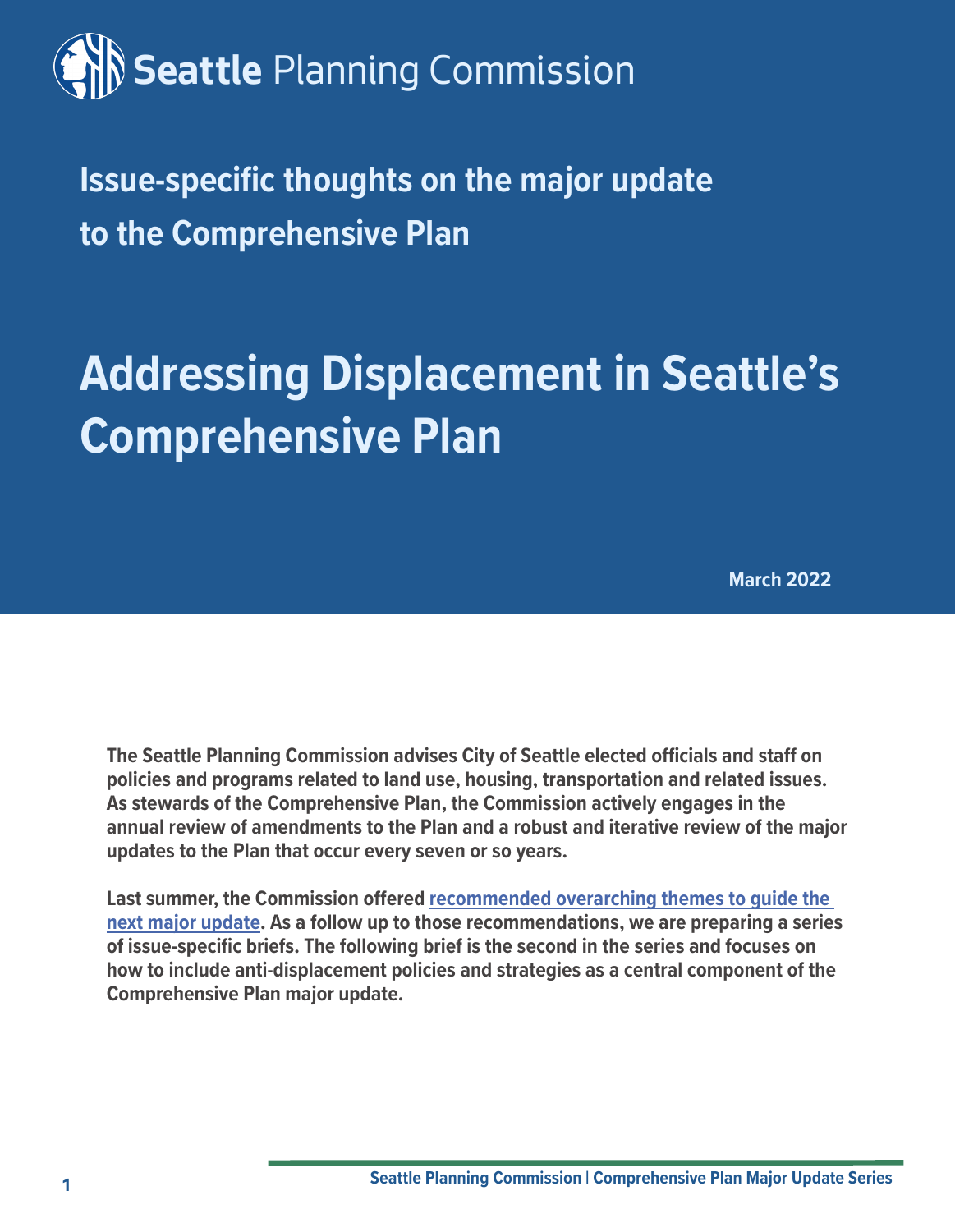## **Summary of Recommendations**

- **[Make anti-displacement policies a focus of the Comprehensive Plan](#page-7-0)** To disrupt decades of inequitable growth patterns that led to the disproportionate displacement of BIPOC and low-income communities, the major update to the Comprehensive Plan expected in 2024 needs to include anti-displacement policies as a central focus of the plan.
- **[Evaluate displacement during the EIS process](#page-8-0)** The EIS process for Seattle's Comprehensive Plan major update should evaluate the proposed growth strategy alternatives through consideration of impacts to displacement and housing affordability and identify mitigation strategies.
- **[Include anti-displacement policies in multiple Comprehensive Plan elements](#page-8-1)** Anti-displacement policies belong throughout the comprehensive plan in a variety of elements from economic development to arts and culture, not only in the growth strategy and land use elements.
- **[Advance community-led policy and investments in anti-displacement](#page-9-0)** The City should expand existing efforts, such as the Equitable Development Initiative, to invest in community-driven and community-owned development by affected BIPOC and low-income communities.
- **[Create and preserve affordable housing, commercial, and non-profit spaces](#page-10-0)** Seattle needs more affordable space options for households and community-serving entities which requires both creating new affordable options and preserving existing affordable options through intentional growth patterns and land use policy.
- **[Support anti-displacement policies through adequate resourcing and technical](#page-11-0)  [assistance](#page-11-0)** – To be successful, anti-displacement policies require on-going support in the form of funding and technical assistance to communities to help them utilize existing tools and stay in place in the face of growth pressures.
- **[Continue to evaluate and monitor displacement](#page-12-0)** Successful policies will be adaptable and responsive to community needs. The City should supplement knowledge shared by communities affected by displacement with improved data tracking of high displacement risk areas and the outcomes of policy actions.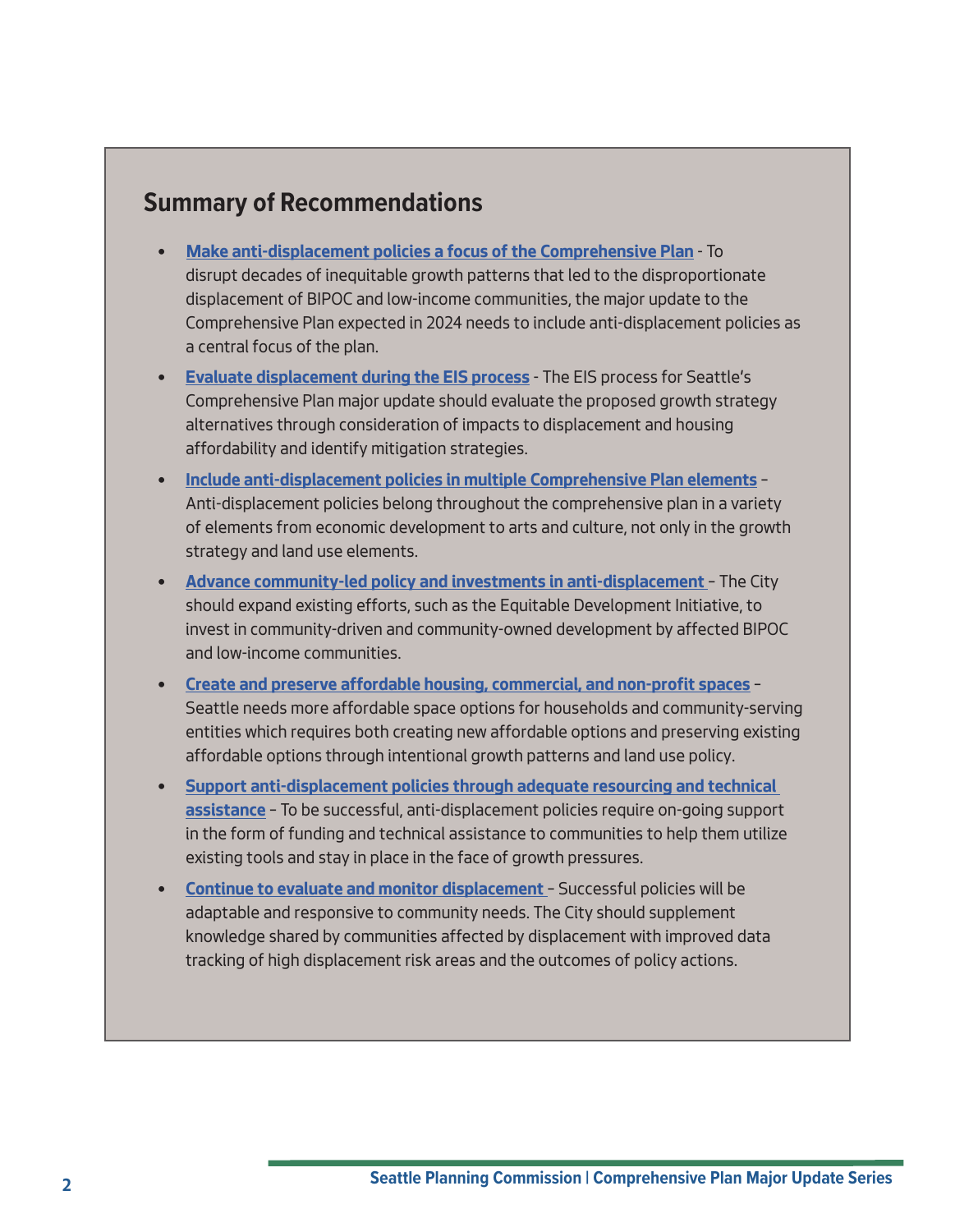# **Introduction**

As Seattle prepares to produce a major update to the City's Comprehensive Plan in partnership with communities, the Planning Commission will write a series of issue briefs offering to help inform the scope, policy direction, and update process. In this brief we focus on the issue of displacement and how anti-displacement policies should be a central component to the Comprehensive Plan update, informing policies across the plan. The brief aims to frame the role of anti-displacement policies in the Comprehensive Plan and set the stage for additional exploration into strategies and recommendations. The City's anti-displacement policies will need to be fully integrated using racial equity and social justice principles and aligned closely with the City's growth strategy. The Commission wrote a letter outlining major themes to address in the Comprehensive Plan major update last summer which can be found on the Commission's [website](https://www.seattle.gov/Documents/Departments/SeattlePlanningCommission/ComprehensivePlan/SPC_recs_re_Overarching_themes_for_the_next_major_update_to_the_Comp_Plan.pdf). We hope this brief can serve as a start to future conversations with City leadership, City staff, and Seattle communities.

Fundamental to a strategy for building anti-displacement policies into the Comprehensive Plan are the following points:

- Displacement is a multi-layered issue that can come in different forms, from physical displacement to economic and cultural displacement, and it can impact not only households but also businesses and organizations.
- Black, Indigenous, and People of Color (BIPOC) communities as well as low-income households are disproportionately impacted by displacement. Strategies to reduce displacement must focus on outcomes for these communities and on solutions built in collaboration with those who have lived experience of displacement.
- Seattle's lack of housing supply in general and affordable housing options in particular are the greatest drivers of residential displacement in the city. Increasing the supply of housing overall and increasing access to affordable homes will be critical to reducing displacement pressures.
- The intensity of Seattle's real estate market is one of the main causes of displacement for small businesses and cultural spaces, many of which are located in older, small-scale buildings that are susceptible to redevelopment.<sup>1</sup> The displacement risk is even greater for BIPOC-owned small businesses and services due to systemic barriers such as lending discrimination.<sup>2</sup>
- Growth alone does not lead to displacement when balanced with adequate mitigation strategies. Such strategies are necessary to have in place **now**, as Seattle continues to grow, to ensure our neighbors can stay in place and thrive while providing greater opportunities for displaced Seattleites to return.
- In the city's current context of tremendous economic growth for some, and escalating space and land prices across the board, market forces alone will not produce equitable growth. Without proactive action from government to create and foster the conditions for community stability

<sup>1</sup> Framework for City of Seattle. "The CAP Report." City of Seattle, 2017. https://www.seattle.gov/Documents/ Departments/Arts/Downloads/Space/CULTURAL%20SPACE%20REPORT.pdf.

<sup>2</sup> Alvarez, Nohely, Bi'Anncha Andrews, and Willow Lung-Amam. "Small Business Anti-Displacement Toolkit." Small Business Anti-Displacement Network, August 2021. https://antidisplacement.org/wp-content/uploads/2021/09/Toolkit\_ FINAL.pdf, 9.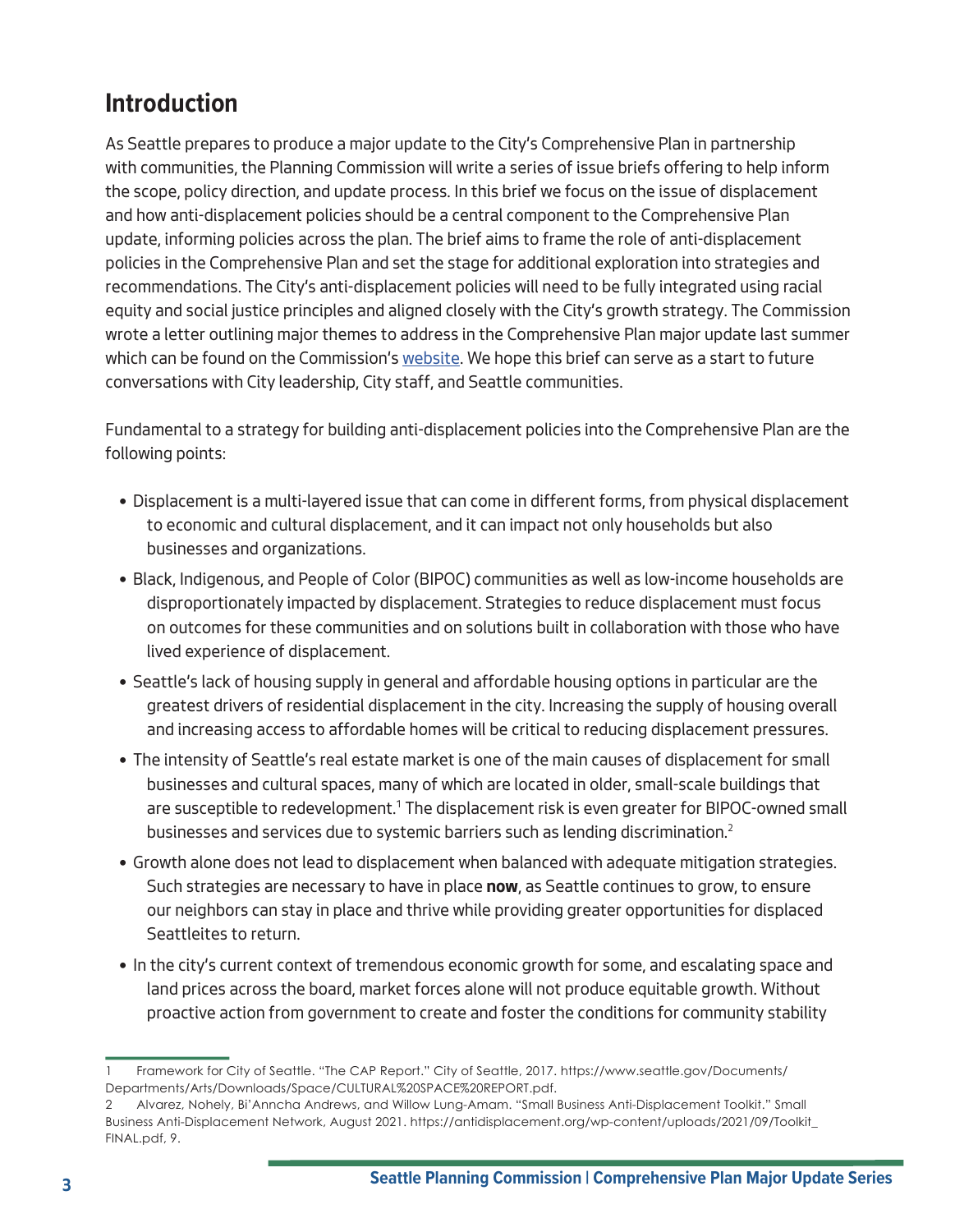and economic mobility, vulnerable populations and culturally relevant businesses and services will continue to be increasingly at risk of being displaced.

Each of these points are discussed in greater detail in the sections below.

# **Displacement Context**

Most people move multiple times over the course of their lifetime. While moving to the neighborhood of one's choice can be a positive experience, sometimes households are forced to relocate due to increased housing costs, evictions, or the loss of neighborhood community connections. For the purposes of this brief, displacement refers to instances where the existing residents of a neighborhood are involuntarily forced to relocate. We use the term residents broadly to refer to households as well as small businesses, non-profit organizations, and community and cultural anchors, particularly BIPOC-owned and culturally relevant services. We refer to this collection of services as community-serving entities.3

Displacement can take a variety of forms:

- Direct economic displacement occurs when residents move because they can no longer afford to stay in an area due to rising rent and ownership costs.
- Indirect economic displacement results when existing residents move out, and higher rents and home prices preclude comparable households and community-serving entities from moving in.
- Cultural displacement takes place when existing residents move from a neighborhood because their social and cultural connections within the area have declined from widespread displacement of their community and community-serving entities.
- Physical displacement occurs when existing housing units and commercial/service spaces are lost due to property rehabilitation, redevelopment, or demolition.<sup>4</sup>

As families are forced to move, often multiple times, displacement can increase the risk of homelessness and have lasting negative impacts on health, education, and earnings.<sup>5</sup> Displacement also disrupts people's lives and weakens the cultural fabric of a community. Residential displacement is just one piece of the puzzle; displacement also impacts commercial and industrial areas. The rising cost of space in a neighborhood can put pressure on community-serving entities, such as small businesses, community organizations, arts spaces, barber shops, and religious institutions.

4 Although physical displacement may be the most obvious reason households and community-serving entities are forced to move, it is likely not the most frequent driver of displacement. In fact, a regional survey conducted by the Puget Sound Regional Council in 2019 found that cost of housing was the top displacement factor for households that moved in the last five years. For this reason, we listed physical displacement last when listing types of displacement. Puget Sound Regional Council. "Cost of Housing Top Reason for Displacement." Household Travel Survey, 2019. https:// www.psrc.org/sites/default/files/travel-story-2019-displacement.pdf

<sup>3</sup> Federal Reserve Bank of San Francisco. "Gentrification and Displacement." Accessed March 1, 2022. https://www. frbsf.org/community-development/initiatives/gentrification-and-displacement/.

<sup>5</sup> UC Berkeley Urban Displacement Project. Pushed Out: Displacement Today and Lasting Impacts. MP4. What Are Gentrification and Displacement, 2017. https://www.urbandisplacement.org/about/what-are-gentrification-anddisplacement/.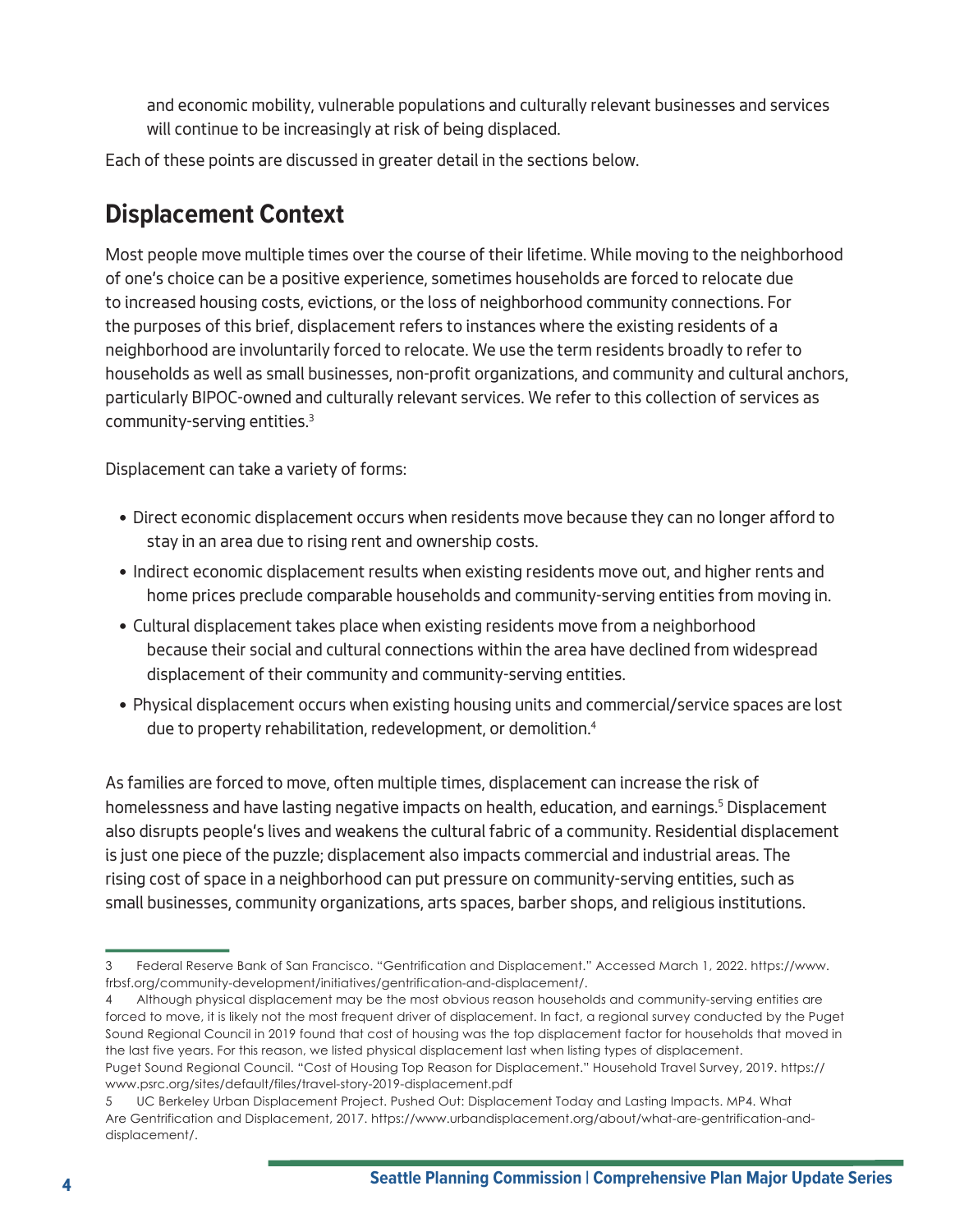The combined impact of these types of displacement can distance households from their social and cultural networks that bring neighbors together and provide direct support or connect people to support systems. The undermining of these systems is particularly apparent with the displacement of historically underserved BIPOC communities. When displacement happens on a large scale, it can alter the demographic, cultural, political, and economic composition of neighborhoods and even entire cities and regions.<sup>6</sup> Affected communities need tools that can help stabilize housing and community-serving entities. The City can help build support systems that create communities that are more resilient to change and growth.

# **Changing Seattle's Growth Pattern – Growth Without Displacement**

Seattle has a history of growth at the expense of BIPOC communities. From the city's founding on the unceded territories of the Coast Salish peoples, to the splintering of the Chinatown/International District community for the placement of I-5, to the displacement of Seattle's Black community from the Central District, the City of Seattle must be accountable to its legacy of inequitable growth. The COVID-19 pandemic has deepened existing wealth gaps and pushed additional communities into a place of instability. Anti-displacement policies are crucial to the development of a comprehensive plan that lives up to the values of the City's Race and Social Justice Initiative, which aims to "change the underlying system that creates race-based disparities in our community and to achieve racial equity."7 The City has a responsibility to act quickly and boldly to reverse displacement trends.

Growth does not need to lead to community instability but, as Seattle's recent history demonstrates, concentrated growth without proactive mechanisms to relieve development pressure and stabilize communities is a recipe for inequitable development and displacement. Anti-displacement strategies can help center people and communities in a way that allows communities to stay in place amidst the growth pressures we have been experiencing and expect to continue.

The City's current approach to managing growth, which focuses growth into urban centers and residential villages, has contributed to displacement and inequitable development in several ways:

• Continuing to restrict housing types to single family dwellings in a significant portion of the city (sometimes referred to as single family neighborhoods) while concentrating growth in small areas (Urban Villages and Centers) placed a disproportionate amount of growth pressure on a comparatively small area of the city. Single-family neighborhoods are inherently exclusionary as they prioritize a small number of higher-income homeowners over renters and low-income households. The concept of a single-family zone was created along with other exclusionary policies, like racially restrictive covenants and redlining, to keep BIPOC communities and lowincome households out of certain neighborhoods.

<sup>6</sup> Federal Reserve Bank of San Francisco. "Gentrification and Displacement." Accessed January 26, 2022. https://www. frbsf.org/community-development/initiatives/gentrification-and-displacement/.

<sup>7</sup> City of Seattle. "About RSJI." Seattle.gov. Accessed January 26, 2022. https://www.seattle.gov/rsji/about.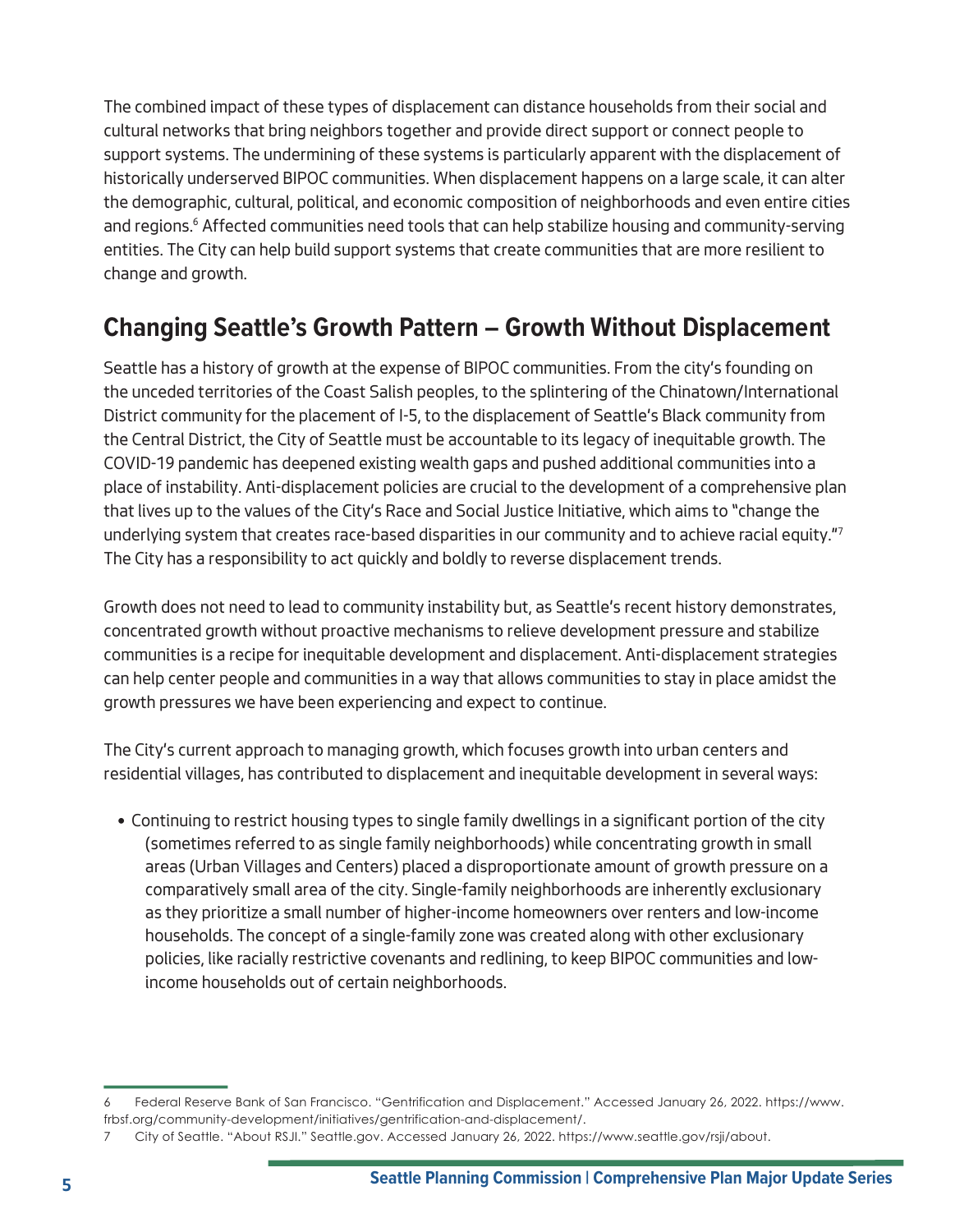- $\circ$  The strategy disproportionately impacted people of color and low-income households.<sup>8</sup> For example, as of 2018, 44 percent of Seattle renter households were housing costburdened, which means they were spending 30 percent or more of their household income on housing. For Black renter households, that number was 58 percent, higher by far than any other racial group in Seattle.<sup>9</sup> Households that are housing cost burdened are more likely to be impacted by displacement pressures.
- $\circ$  The Racial Equity Analysis on the City's Comprehensive Plan states that "the current plan has failed to provide sufficient housing supply, choice, and affordability, and this has harmed BIPOC communities. Looking forward, in the major Comprehensive Plan update to be, all neighborhoods should offer more affordable housing choices to ease displacement pressures and provide access to opportunity."10
- The constrained growth has led to skyrocketing home purchase prices, which also disproportionately impacts BIPOC households.
	- $\circ$  Around 51 percent of white households in Seattle are homeowners compared to only 24 percent for Black households, 22 percent for Native American households, 8 percent for Pacific Islander households, 27 percent for Hispanic or Latino households, and 45 percent for Asian households.11 The racial equity gap in homeownership becomes even more stark and persistent when we disaggregate the data and examine the differences within each racial group.<sup>12</sup>
	- $\circ$  Households that cannot afford to own a home or are forced to sell their homes due to displacement pressures miss out on the opportunity to build multi-generational wealth through the real estate market.
	- $\circ$  Homeownership can provide additional stability and protection from displacement pressures. Addressing the racial equity gap in homeownership is an important part of moving toward more equitable growth.



#### **Homeownership Rates by Race/Ethnicity**

Source: Community Indicators Report, City of Seattle OPCD, 2020, pg 23. Data source: 2011-2015 ACS 5-Year estimates, U.S. Census Bureau and HUD.

```
12 Ibid
```
<sup>8</sup> PolicyLink for City of Seattle. "Advancing Racial Equity as Part of the 2024 Update to the Seattle 2035 Comprehensive Plan and Urban Village Strategy." City of Seattle, April 2021. [https://www.seattle.gov/a/127266,](https://www.seattle.gov/a/127266) 6.

<sup>9</sup> City of Seattle. "Displacement Risk Indicators." Accessed December 23, 2021. https://population-and-demographicsseattlecitygis.hub.arcgis.com/pages/displacement-risk.

<sup>10</sup> Office of Planning and Community Development. "Racial Equity Analysis - Community Engagement Summary." Seattle 2035 Comprehensive Plan and Urban Village Strategy. City of Seattle, May 2021. https:// www.seattle.gov/Documents/Departments/OPCD/OngoingInitiatives/Seattle'sComprehensivePlan/ ComprehensivePlanRacialEquityAnalysisEngagementSummary.pdf, 6.

<sup>11</sup> Office of Planning and Community Development. "Equitable Development Community Indicators Report." Equitable Development Monitoring Program. City of Seattle, September 2020. https://www.seattle.gov/Documents/Departments/ OPCD/Demographics/communityindicatorsreport2020.pdf, 23.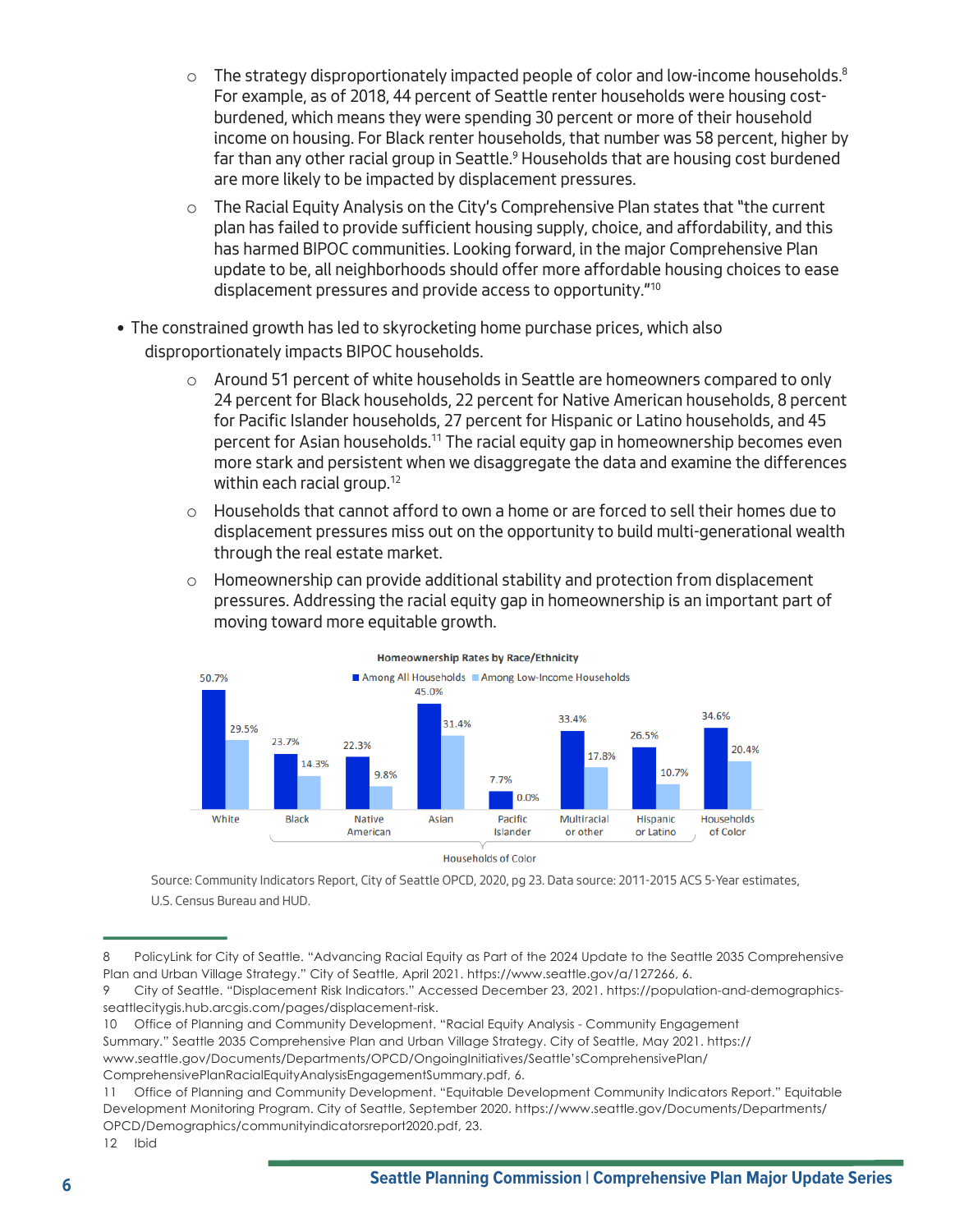- Even with Seattle's high volume of new construction, the housing supply cannot keep up with demand.
- Although the market is producing more housing than it has in the past few decades, Seattle is also gaining new jobs at an increasingly high rate. When the increase in jobs outpaces the increase in housing supply it leads to a shortfall and causes more competition for the existing housing supply, which in turn forces increased rents and housing prices.<sup>13</sup>
	- $\circ$  Seattle's growth has created a market that is inaccessible for low-income households. The rise in number of rental units in Seattle has not kept pace with the rise in the number of renters and there has been an overall decline in the number of units affordable to households at or below 50 percent Area Median Income (AMI).14 The lack of affordable homes means that low-income households in Seattle cannot afford to stay in their neighborhood of choice and new low-income families cannot afford to move into the city. Rising rents impact community-serving entities in a similar way.
	- $\circ$  The city's recent Housing Needs and Supply Analysis noted: "During the past decade, Seattle has also experienced a rapid increase in higher income households. However, the city did not add significantly to its supply of ownership housing products. Much of the production of new single-family homes simply replaced existing older units, resulting in no net gain in supply. There has been very little condominium production, and townhome construction has not kept up with demand. The resulting competition for ownership housing has been intense, driving up housing prices, and the City needs proactive strategies to support the creation of homeownership opportunities that are inclusive of low-income households." 15



### All Households by Income Level Compared to Housing Units That Can Support Homeownership by Affordability Level, 2020

Source: BERK, "Market Rate Housing Needs and Supply Analysis," 2021.

<sup>13</sup> BERK for City of Seattle. "Market Rate Housing Needs and Supply Analysis." City of Seattle, April 2021. https://www.seattle.gov/Documents/Departments/OPCD/OngoingInitiatives/HousingChoices/ SeattleMarketRateHousingNeedsAndSupplyAnalysis2021.pdf, i.

<sup>14</sup> City of Seattle, Displacement Risk Indicators.

<sup>15</sup> BERK, Housing Needs and Supply, ii.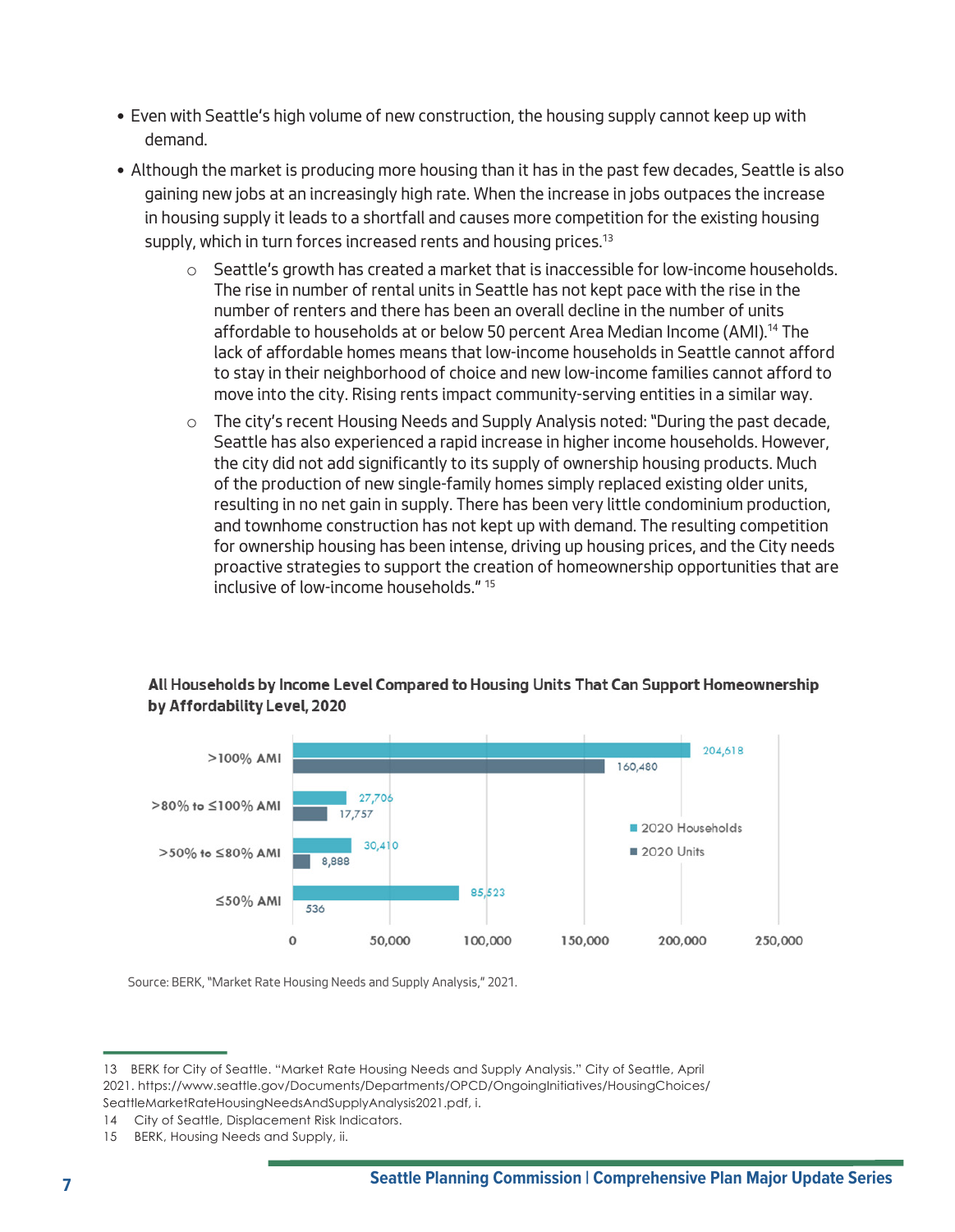- Recent growth patterns have increased displacement pressures on community-serving entities. The impacts of the COVID-19 pandemic have accelerated this trajectory, particularly within BIPOC communities.
	- $\circ$  A 2016 Commercial Affordability Report conducted by the City indicated that commercial and industrial spaces in Seattle are becoming more expensive, harder to find, and larger in size which makes the available spaces less compatible for small businesses.16 Community organizations such as Puget Sound Sage, Africatown, Friends of Little Saigon, El Centro de la Raza, Nehemiah Initiative, and the Rainier Beach Action Coalition among many others have shared stories and examples of how displacement pressures have increased over the last decade, leading community-serving entities to close or relocate to other areas in the region.

If Seattle fails to act, we will end up with a city that is less racially and economically diverse and we will lose critical cultural anchors. Seattle needs a growth strategy that can reduce and reverse the disproportionate impact of displacement on BIPOC and low-income communities. PolicyLink suggests the way forward is to increase the housing density allowed in more areas of the city and to apply that new zoning alongside anti-displacement strategies that can support equitable growth.<sup>17</sup> The Commission agrees that the City needs to embrace growth with a focus on how to make future growth more equitable. We believe the Comprehensive Plan major update is the ideal place to begin this work of weaving growth and anti-displacement policies together.



The maps to the left show the share of the population in different areas of the region who are BIPOC based on census data from 1990-2010. While the patterns cannot be directly tied to displacement, the maps suggest that areas to the South and Southeast of Seattle are diversifying and adding BIPOC residents while some areas of Seattle have seen a decline in the proportion of residents who are BIPOC.

Source: Seattle OPCD Equitable Development Monitoring Program Website, 2022; U.S. Census data mapped by Tim Thomas

# <span id="page-7-0"></span>**Addressing Displacement via the Comprehensive Plan**

<sup>16</sup> Seattle Commercial Affordability Advisory Committee. "Commercial Affordability Advisory Committee Recommendations Report." City of Seattle, 2016. http://www.seattle.gov/Documents/Departments/ economicDevelopment/commercial\_affordability\_advisory\_committee\_report\_lo\_res.pdf.

<sup>17</sup> PolicyLink, Advancing Racial Equity, 9.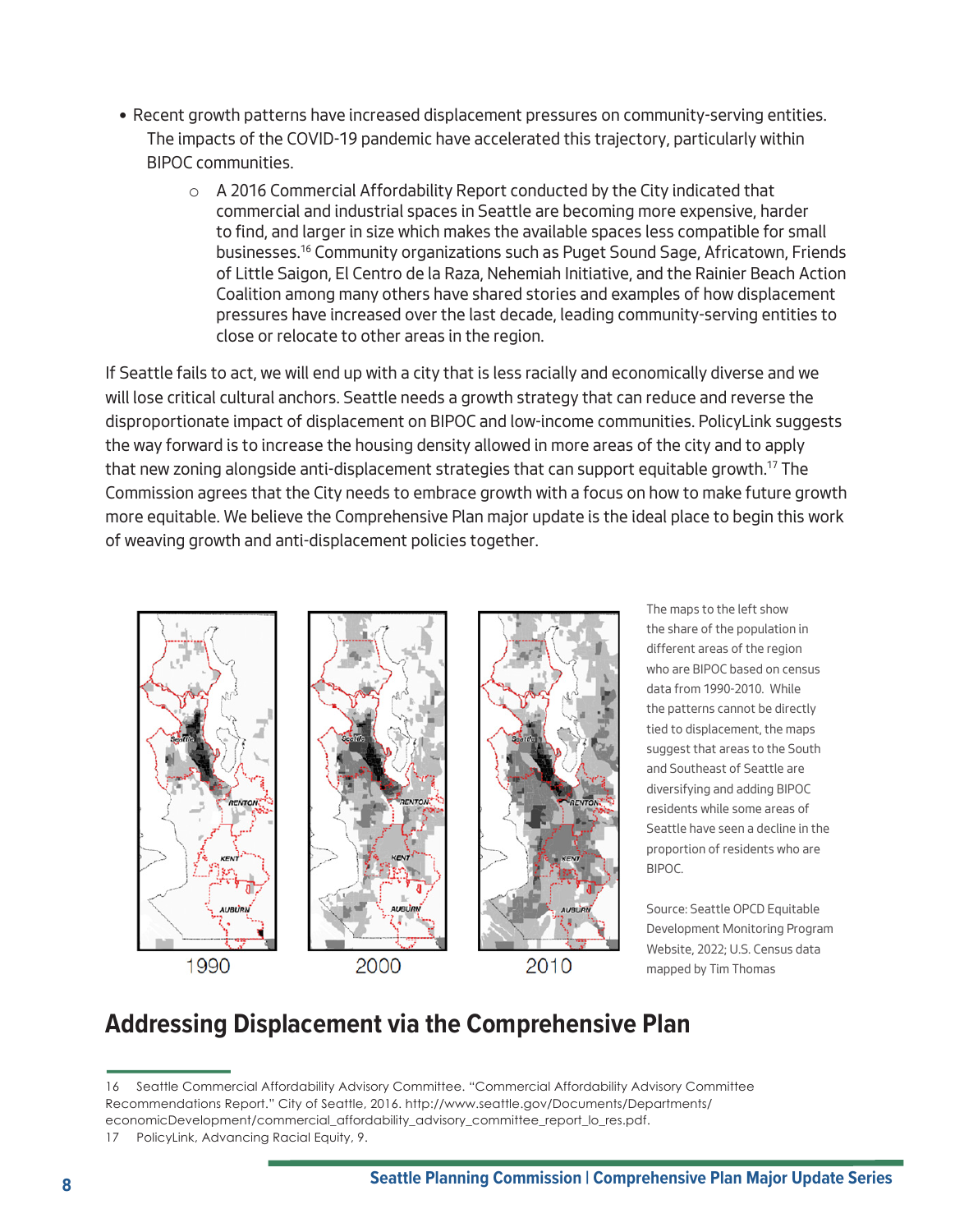To disrupt decades of inequitable growth patterns that led to the disproportionate displacement of BIPOC and low-income communities, the major update to the Comprehensive Plan expected in 2024 needs to include anti-displacement policies as a central focus of the plan. Seattle will need to include anti-displacement strategies in the housing element of the plan to comply with new state legislation,<sup>18</sup> but the City has an opportunity to go beyond the minimum requirements of the legislation and set the standard for the region. Strategies to address displacement need to be included in the planning process (such as checking for displacement outcomes in the Environmental Impact Statement (EIS) and asking about displacement concerns during community engagement) and then woven throughout the plan through clear and specific goals and policies.

## <span id="page-8-0"></span>**Consider displacement during the EIS process**

One way to test the balance between growth pressures and anti-displacement strategies in the Comprehensive Plan is through the EIS process. The Comprehensive Plan has the power to guide where and how major investments of resources are directed within the city, and those investments can lead to indirect displacement. Displacement can be seen as an environmental justice issue that impacts both individual households and entire communities. Displacement fueled by City investments can result in significant changes to the human environment and an argument can be made for including it as a potential outcome for consideration within the EIS and seeking mitigation strategies for areas where displacement impacts are identified.<sup>19</sup>

Seattle's Displacement Risk Index was originally developed to help inform the EIS for the Seattle 2035 Comprehensive Plan. Given the advances in the understanding of displacement, as well as over a decade of new data, Seattle has the tools to study displacement risk even more extensively during the latest major update – we commend that effort which we know is underway. Updates to the methodology as well as the ability to view changes in the data over time will allow the City to make adjustments to the growth strategy that are informed by displacement patterns and can shape antidisplacement policy that is tailored to the needs of vulnerable communities.

Other jurisdictions have also used the EIS process to explore displacement pressures and identify potential solutions. For example, the Puget Sound Regional Council included a detailed examination of displacement in the EIS for the Vision 2050 plan. The EIS for Vision 2050 includes an assessment of increased displacement risk for each of the studied growth alternatives and proposes mitigation measures to prevent displacement.20 The EIS process for Seattle's Comprehensive Plan major update should evaluate the proposed growth strategy alternatives through consideration of impacts to displacement and housing affordability and identify mitigation strategies.

## <span id="page-8-1"></span>**Anti-Displacement policies belong in multiple Comprehensive Plan elements**

<sup>18</sup> Emergency Shelters and Housing - Local Planning and Development, House Bill 1220 §. Accessed December 10, 2021. https://lawfilesext.leg.wa.gov/biennium/2021-22/Pdf/Bills/Session%20Laws/House/1220-S2.SL.pdf#page=1.

<sup>19</sup> Hevia, Jesse. "NEPA and Gentrification: Using Federal Environmental Review to Combat Urban Displacement." Emory Law Journal 70, no. 3 (2021). https://scholarlycommons.law.emory.edu/elj/vol70/iss3/4.

<sup>20</sup> Puget Sound Regional Council. "Vision 2050 Final Supplemental Environmental Impact Statement," March 2020. https:// www.psrc.org/sites/default/files/v2050finalseis-march2020.pdf, ES-23.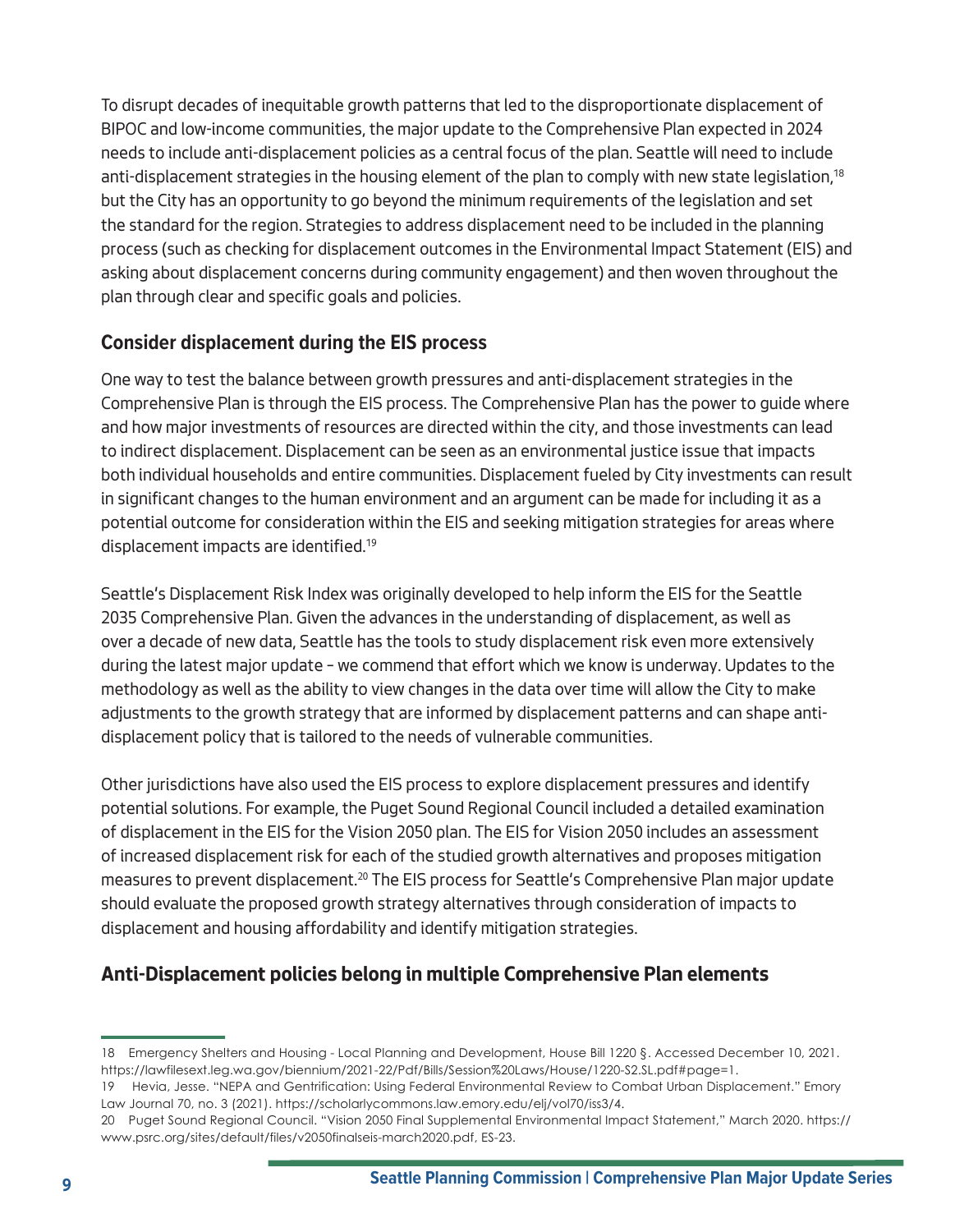As described above, displacement is about more than just housing development and growth. Clear and specific goals addressing displacement should be included in all relevant sections of the plan in such a way that subsequent city planning efforts can carry the strategies forward. Naturally, the growth strategy and land use elements should incorporate anti-displacement strategies but so too should the transportation and economic development elements, as they all impact where growth and opportunity are directed in the city. Similarly, the arts and culture element can include polices to support the preservation of cultural anchors and other cultural amenities that keep a community whole. At a minimum, each of the elements listed below should be reviewed for opportunities to weave in anti-displacement policies.

| <b>Growth Strategy</b>                               | <b>Community Engagement</b> |
|------------------------------------------------------|-----------------------------|
| Land Use                                             | <b>Economic Development</b> |
| Housing                                              | <b>Capital Facilities</b>   |
| Transportation                                       | Parks and Open Space        |
| <b>Community Well-Being</b>                          | Arts and Culture            |
| oale for anti-dicplacement in the Comprehencive Plan |                             |

# **Goals for anti-displacement in the Comprehensive Plan**

Displacement is a layered issue, caused by a variety of factors that are often place-specific and community-specific.<sup>21</sup> The solutions proposed to address displacement must also be multi-faceted and flexible enough to be applied in a meaningful way for each impacted community. Seattle needs an array of resourced anti-displacement tools that can be deployed to best support and stabilize communities based on their unique needs. For those tools to be effective, they need to be prioritized in both the Comprehensive Plan and the City's budget.

Seattle already has several promising tools in operation or in development to help turn the tides of displacement, but many of the existing tools would benefit from more predictable and stable funding and substantial program expansion. The following section outlines goals for addressing antidisplacement in the Comprehensive Plan and highlights a few existing tools that the City can build on to achieve those goals.

### <span id="page-9-0"></span>*Community-led policy and investments*

- Work closely with affected BIPOC and low-income communities to better understand communityspecific displacement pressures and goals around anti-displacement. Listen to and advance community-driven solutions by disproportionately impacted groups, such as the Disaster Gentrification report by Puget Sound Sage and their community partners.<sup>22</sup>
- Invest in community-owned and community-driven development by communities that are at high

<sup>21</sup> City of Seattle. "Housing Affordability - RSJI." Accessed December 23, 2021. https://www.seattle.gov/rsji/racial-equityresearch/housing-affordability.

<sup>22</sup> Puget Sound Sage, Multicultural Community Coalition, and Rainier Beach Action Coalition. "Disaster Gentrification in King County," May 2021. https://www.pugetsoundsage.org/wp-content/uploads/2021/06/Community-Policy-Briefv.5.0.pdf.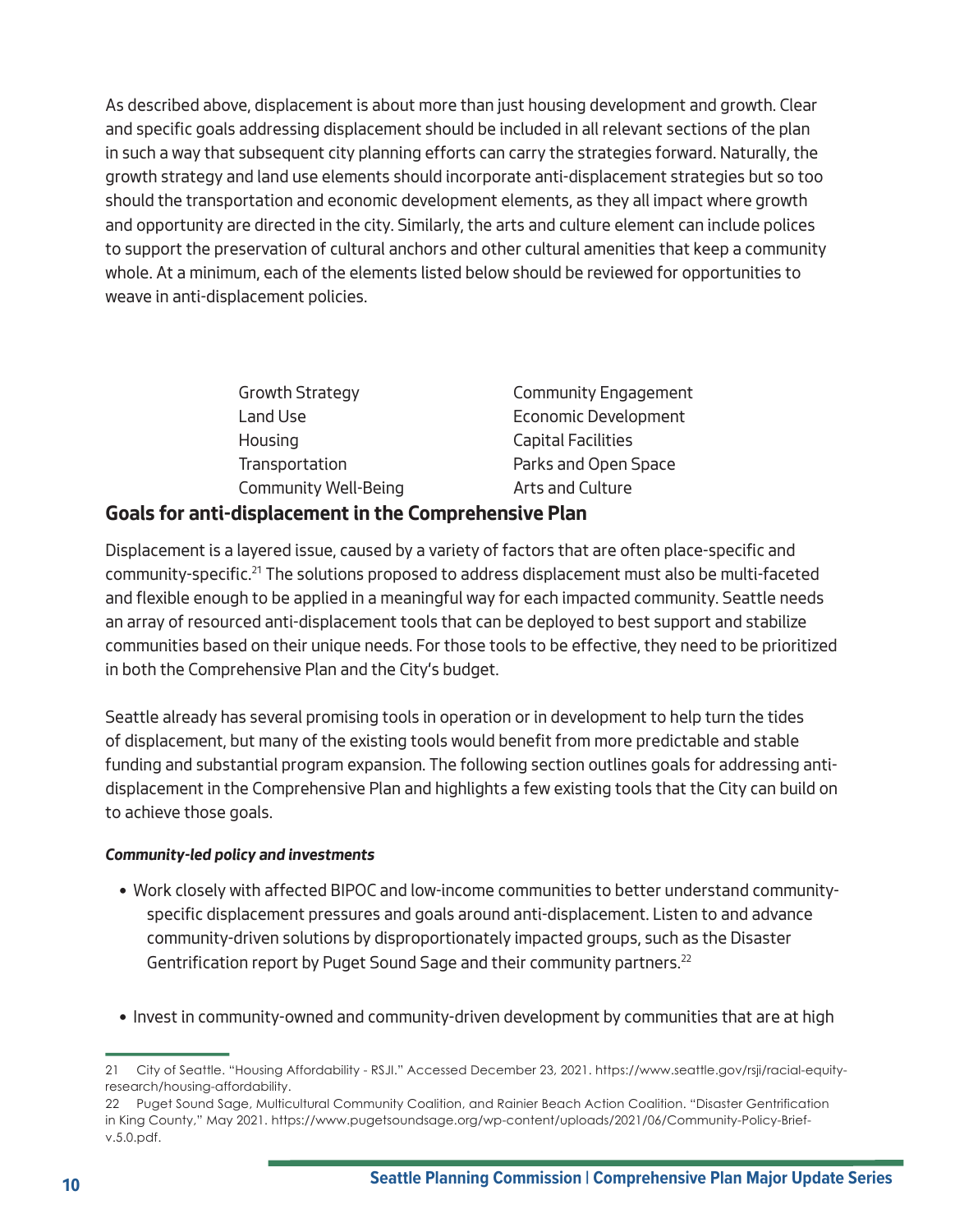risk of displacement.

- Build capacity within affected communities to utilize anti-displacement resources and ensure the City is prepared to support where needed through technical assistance.
- Build flexibility into policies so they can meet community-specific needs.

Seattle has recognized the importance of investing in community-led anti-displacement projects through efforts such as the Equitable Development Initiative (EDI) and the Cultural Space Public Development Authority. These programs provide a structure and funds for community organizations and non-profits to create community-owned assets such as affordable housing developments, community space preservation projects, and small-business support projects. While an excellent start, the programs only scratch the surface of community need. Even with a total of \$9.8 million of grant funds in 2021, the EDI was only able to fund 21 projects out of 78 applications.<sup>23</sup>

There are also several community-based non-profit organizations in the Seattle area that operate community land trusts (CLTs), such as Africatown and Homestead, which are an important antidisplacement tool for removing land from the speculative real estate market. CLTs help to preserve land and buildings for long-term affordable use by communities. Seattle would benefit from expanding funds and technical assistance to build the capacity of local organizations and groups for creating and operating CLTs.

## <span id="page-10-0"></span>*Affordable housing, commercial, service, and non-profit space production*

- Preserve the affordable units already in the city and the communities they house.
- Create more affordable housing for both renters and potential homeowners.
- Create more affordable commercial spaces.
- Plan for intentional housing growth.
	- $\circ$  Seek growth patterns that decrease market pressure and stabilize rents and housing costs over time, especially in neighborhoods identified as at a high risk of displacement.
	- $\circ$  Plan for growth that includes more housing overall with greater diversity in housing choices in areas of high opportunity and low displacement risk.
	- o Avoid growth in environmentally critical areas like wetlands or in industrial and manufacturing areas.
	- $\circ$  Avoid growth patterns that focus multifamily housing and affordable housing along busy arterials or highways to serve as a buffer for single-family areas.
- Use Seattle's influence as a regional leader to push for change on a regional and statewide level.

One of the reasons over 30 percent of households in Seattle are housing cost-burdened $^{24}$  is that the City has vastly under-resourced the creation of long-term or permanent affordable housing. The City is now working to fill in a deficit that has built up over decades which, when paired with a housing market

<sup>23</sup> City of Seattle. "Equitable Development Initiative." Seattle.gov. Accessed December 24, 2021. https://www.seattle. gov/opcd/ongoing-initiatives/equitable-development-initiative.

<sup>24</sup> City of Seattle, Housing Affordability.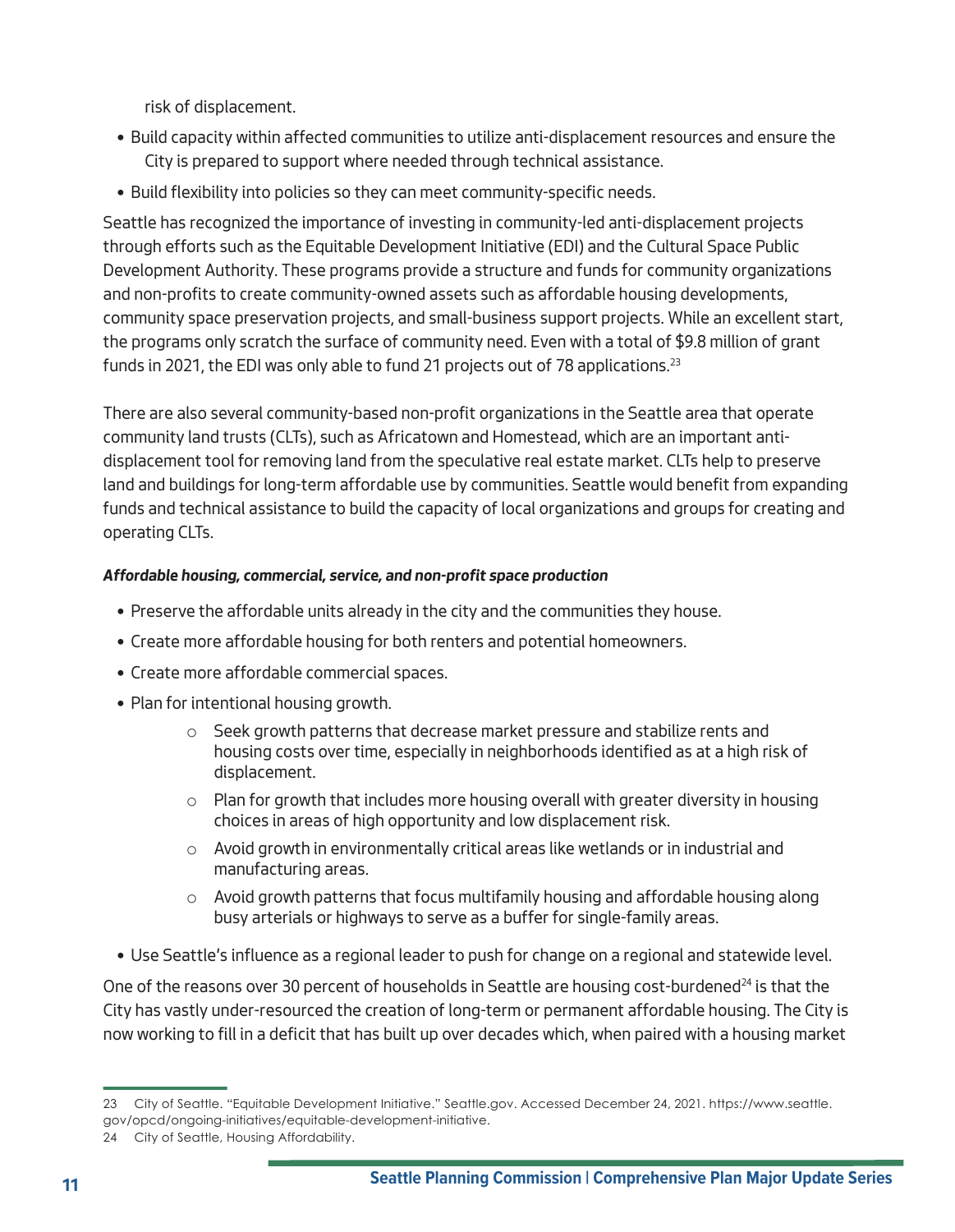that has not kept pace with population growth,<sup>25</sup> will require a massive boost in the order of billions in funding to overcome.<sup>26</sup>

Seattle's affordable housing situation would be even more dire if not for the work of the Office of Housing and funds made available by the Seattle Housing Levy and the Mandatory Housing Affordability (MHA) program. Since 1981, the levy has supported the production, preservation, and acquisition of over 13,000 affordable rental and for-sale homes throughout the city and provided emergency rental assistance and other housing stability services to over 6,500 low-income households at risk of eviction and homelessness.<sup>27</sup> In addition, MHA appears on track with the goal to produce 6,000 affordable homes over ten years after the program's expansion in 2019.<sup>28</sup> Despite these efforts, the city has an estimated shortage of 21,000 rental units affordable to households at or below 80 percent AMI.<sup>29</sup> Affordable homeownership opportunities continue to be out of reach for most low-income households.<sup>30</sup> The City needs to renew and expand the Housing Levy in 2023 and reach beyond to new sources like the Jumpstart Tax for affordable housing production and preservation to meet demonstrated needs. The current level of funding, while impressive, is still insufficient to meet the housing needs of low-income people in our city as the pace of growth and demand for housing are far outstripping the available resources. The City must also support increased federal, state, and countywide investments to ensure their investments grow proportionally with the City's.

#### <span id="page-11-0"></span>*Housing stabilization and community resilience*

- Adequately resource and invest in anti-displacement strategies on an ongoing basis.
- Protect tenants and community-serving entities that are unstable through policies that direct funding support and technical assistance toward affected communities to help them stay in place in the face of growth pressures.

Seattle has implemented several new tenant protection ordinances in recent years that help to reduce the power imbalance between property owners and tenants and increase the stability of housing for renters. While a step in the right direction, some of the policies need adjustments to be more effective against displacement. For example, Seattle implemented the current Notice of Intent to Sell Ordinance in 2019, which requires multi-family property owners to notify tenants and the City of plans to sell a property that includes units affordable to low-income households.<sup>31</sup> The intention

<sup>25</sup> BERK, Housing Needs and Supply, 49.

<sup>26</sup> King County Affordable Housing Committee, "Draft Shared Principles to Guide Future Affordable Housing Revenue Decisions," https://kingcounty.gov/~/media/depts/community-human-services/housing-homelessness-communitydevelopment/documents/affordable-housing-committee/Meeting\_09-30-2020/Draft\_AHC\_Shared\_Revenue\_Principles\_ memo.ashx?la=en,5.

<sup>27</sup> City of Seattle. "Seattle Housing Levy." Accessed December 23, 2021. http://www.seattle.gov/housing/programsand-initiatives/levy.

<sup>28</sup> Trumm, Doug. "Seattle's Mandatory Housing Affordability Program Is on Course So Far." The Urbanist, April 28, 2021. https://www.theurbanist.org/2021/04/28/seattles-mandatory-housing-affordability-program-is-on-course-so-far/.

<sup>29</sup> BERK, Housing Needs and Supply, ii.

<sup>30</sup> Regional Affordable Housing Task Force. "Final Report and Recommendations for King County, WA." King County, Washington: King County, December 2018. https://kingcounty.gov/~/media/initiatives/affordablehousing/documents/ report/RAH\_Report\_Final.ashx?la=en, 12.

<sup>31</sup> Notice of Intent to Sell, Pub. L. No. 125873. Accessed January 11, 2022. https://library.municode.com/wa/seattle/ ordinances/municipal\_code?nodeId=972068.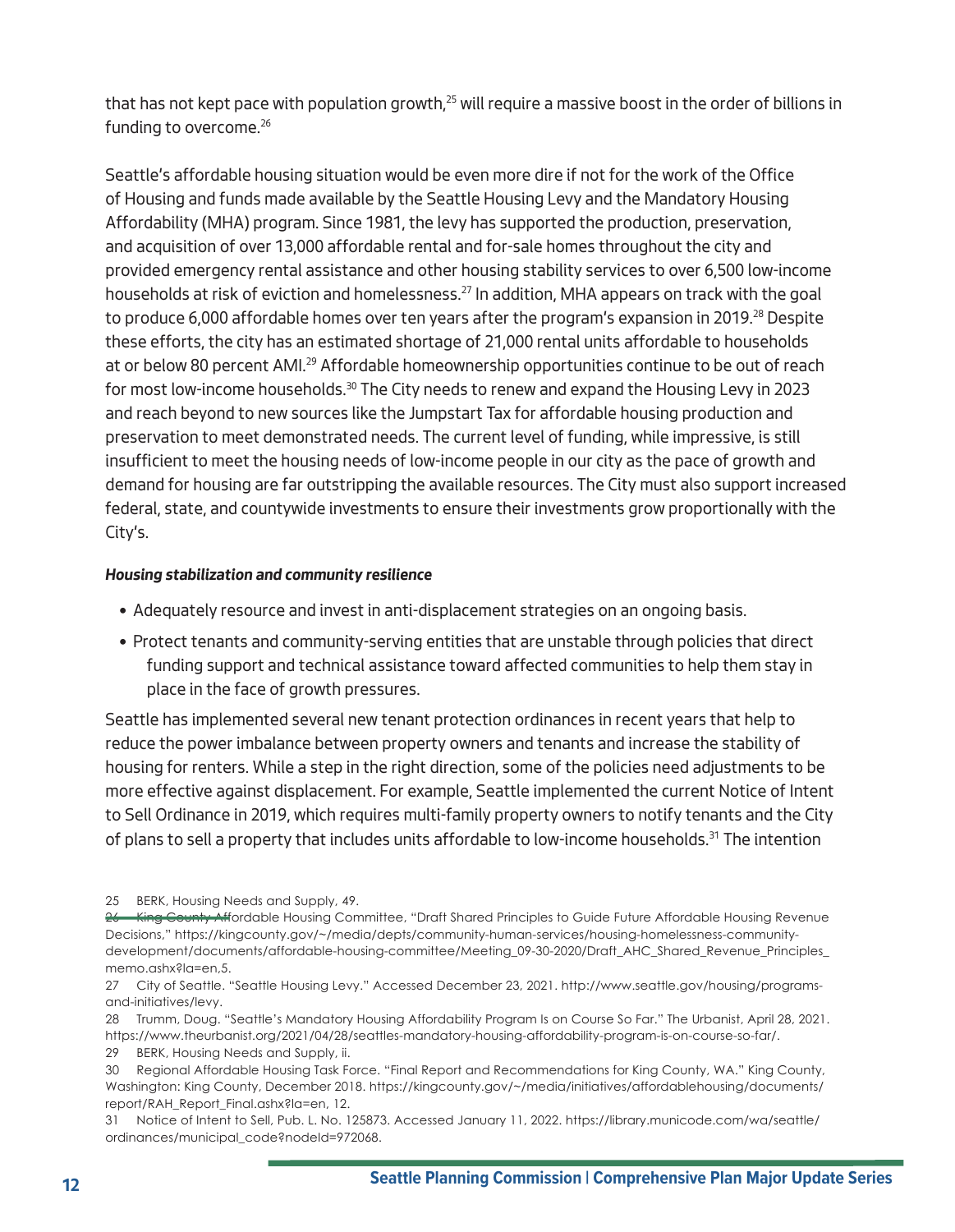of the ordinance is to allow tenants the opportunity to purchase their units before the property is sold to secure their housing, but an evaluation by the City Auditor in 2021 found several challenges to the ordinance operating effectively.<sup>32</sup> The City Auditor's evaluation indicates that the ordinance does not provide sufficient incentive for multi-family building owners to comply and the City lacks the resources to monitor compliance. It also points out that tenants often do not have the resources to organize with their neighbors and pull together a purchase offer in a limited time frame. Additional education, technical assistance, and funds are necessary to make the ordinance a tool tenants and affordable housing developers can use.

#### <span id="page-12-0"></span>*Evaluate and monitor displacement*

• Supplement knowledge shared by affected communities with data that tracks high displacement risk areas and the outcomes of policy actions.

To better understand the patterns of displacement in Seattle, and to track the progress of equitable development efforts, the City created the Equitable Development Monitoring Project. The effort has been helpful in identifying areas of high opportunity and areas at risk of displacement. Yet the data required to monitor displacement, such as rental housing prices, has proved difficult to track and the delay of gathering and processing large amounts of data means the project often leads the City to react to displacement already in progress, rather than proactively preventing displacement. The City would need to invest considerably more resources into data collection and monitoring to allow the program to move out ahead of displacement trends.

Seattle needs to maintain and grow these anti-displacement tools while also creating a policy environment that supports and works with these efforts, rather than against them. Making antidisplacement goals and policies a central component of the Comprehensive Plan is an important way to boost the anti-displacement work that is already underway.

## **References/Toolkits for the City to learn from:**

Many organizations and cities have compiled toolkits and case studies to support anti-displacement

<sup>32</sup> Jones, David G., City Auditor, and Jane Dunkel Assistant City Auditor. "Evaluation of Compliance with Ordinance 125873: Notice of Intent to Sell (NOIS)." Memorandum. City of Seattle, September 21, 2021. [https://www.seattle.gov/](https://www.seattle.gov/Documents/Departments/CityAuditor/auditreports/NOISmemo.pdf) [Documents/Departments/CityAuditor/auditreports/NOISmemo.pdf](https://www.seattle.gov/Documents/Departments/CityAuditor/auditreports/NOISmemo.pdf)